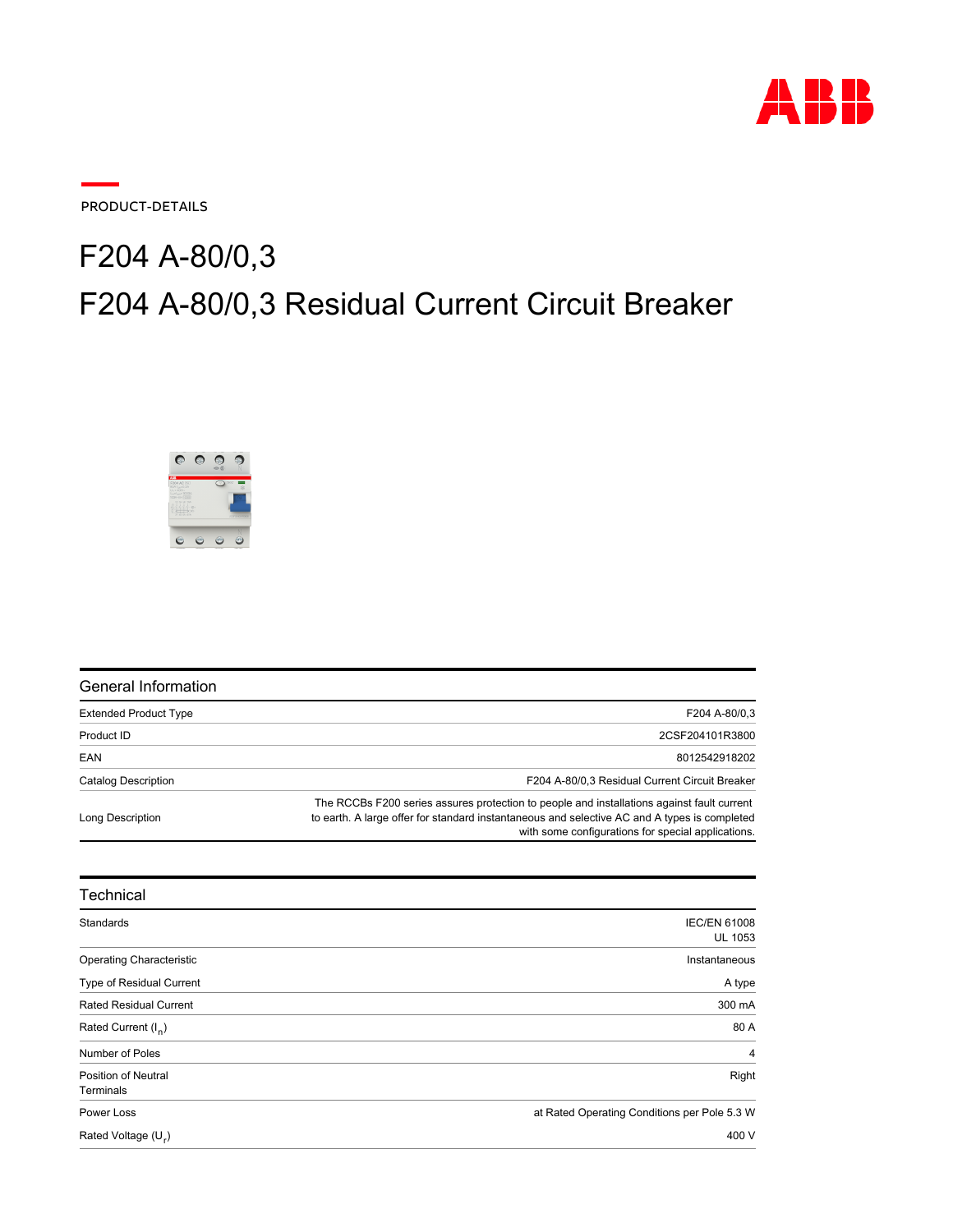| Rated Frequency (f)                                            | 50/60 Hz<br>Operation -2555 °C<br>Busbar 10 mm <sup>2</sup><br>Rigid 35  35 mm <sup>2</sup><br>Flexible 35 35 mm <sup>2</sup> |
|----------------------------------------------------------------|-------------------------------------------------------------------------------------------------------------------------------|
| Ambient Air Temperature                                        |                                                                                                                               |
| <b>Connecting Capacity</b>                                     |                                                                                                                               |
| Degree of Protection                                           | IP <sub>2</sub> X                                                                                                             |
| <b>Electrical Endurance</b>                                    | 10000 cycle                                                                                                                   |
| <b>Mounting Type</b>                                           | DIN rail                                                                                                                      |
| <b>Object Classification Code</b>                              | Q                                                                                                                             |
| Pollution Degree                                               | $\overline{2}$                                                                                                                |
| Rated Conditional Short-<br>Circuit Current (I <sub>nc</sub> ) | 10 kA                                                                                                                         |
| Rated Insulation Voltage<br>$(U_i)$                            | 500 V                                                                                                                         |
| Rated Operational Voltage                                      | 230 / 400 V AC                                                                                                                |
| Width in Number of<br><b>Modular Spacings</b>                  | 4                                                                                                                             |
| Environmental                                                  |                                                                                                                               |
| Ambient Air Temperature                                        | Operation -2555 °C                                                                                                            |
| <b>RoHS Status</b>                                             | Following EU Directive 2011/65/EU                                                                                             |
|                                                                |                                                                                                                               |
| <b>Technical UL/CSA</b>                                        |                                                                                                                               |
| <b>Maximum Operating</b><br>Voltage UL/CSA                     | 480Y / 277 V AC                                                                                                               |
| Dimensions                                                     |                                                                                                                               |
| <b>Product Net Width</b>                                       | $0.070$ m                                                                                                                     |
| Product Net Height                                             | 0.085 m                                                                                                                       |
| Product Net Depth /<br>Length                                  | $0.069$ m                                                                                                                     |
| Product Net Weight                                             | 0.380 kg                                                                                                                      |
| <b>Container Information</b>                                   |                                                                                                                               |
| Package Level 1 Units                                          | box 1 piece                                                                                                                   |
| Package Level 1 Width                                          | 80 mm                                                                                                                         |
| Package Level 1 Height                                         | 41 mm                                                                                                                         |
| Package Level 1 Depth /<br>Length                              | 94 mm                                                                                                                         |
| Package Level 1 Gross<br>Weight                                | 0.415 kg                                                                                                                      |
| Package Level 1 EAN                                            | 8012542918202                                                                                                                 |
| Package Level 2 Units                                          | crate 6 piece                                                                                                                 |
| Package Level 2 Width                                          | 246 mm                                                                                                                        |
| Package Level 2 Height                                         | 94 mm                                                                                                                         |
| Package Level 2 Depth /                                        | 80 mm                                                                                                                         |